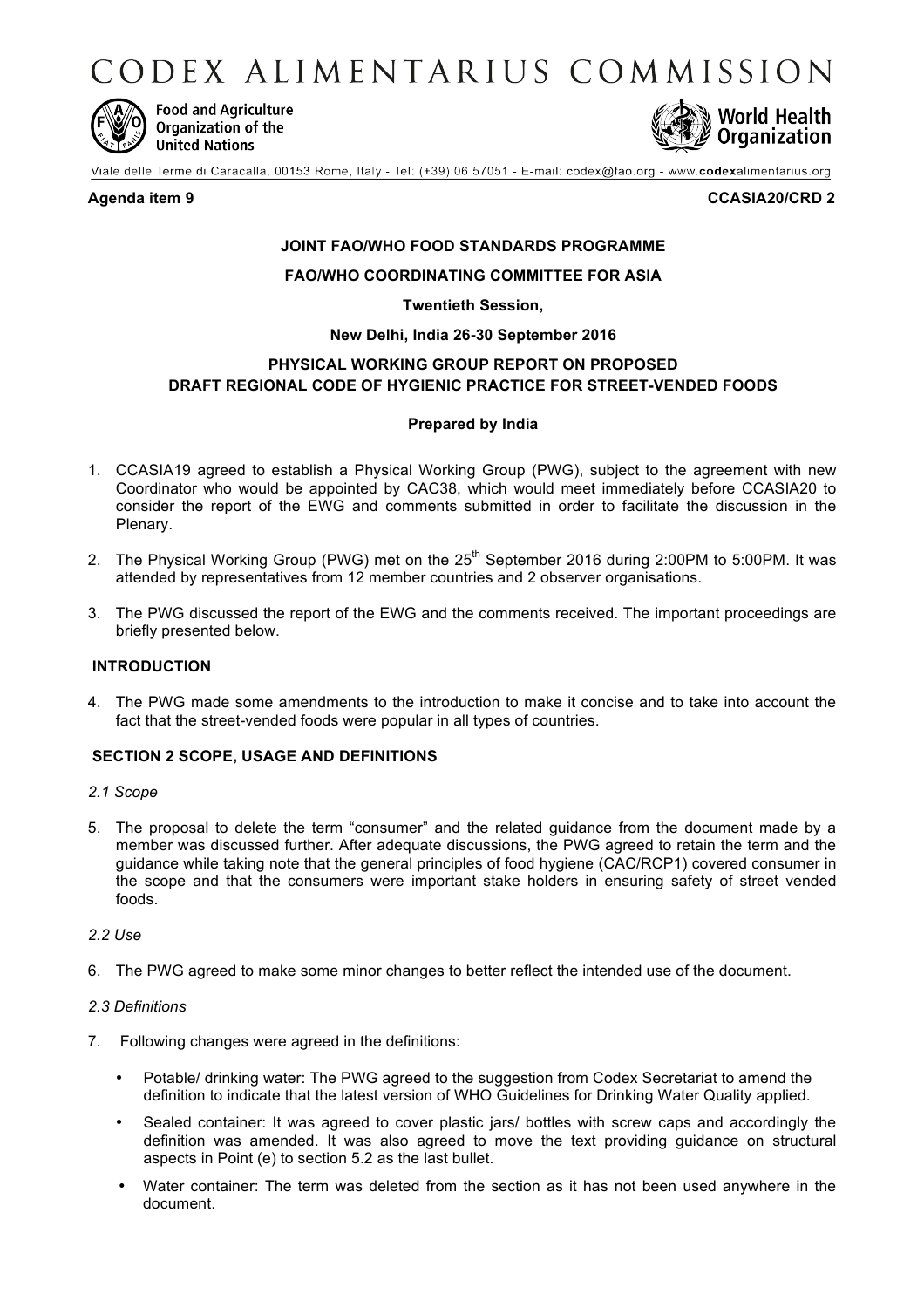# **SECTION 4 STAKE HOLDERS IN STREET FOOD VENDING**

#### 4*.1 Street Food Vendors*

8. The PWG agreed to make some changes to the text in the second and third bullets of Paragraph 10 in the Section for better clarity.

#### *4.3 Authorities*

9. It was agreed to delete the first bullet in Paragraph 17 as it was felt that it is redundant.

# **SECTION 5 LOCATION, DESIGN, STRUCTURE AND APPLIANCES**

#### *5.1 Street Food Stalls/Carts/Kiosks*

- 10. The PWG agreed to incorporate a new Paragraph 20 to indicate that all the places where food is placed in the kiosks etc. should be at sufficient height above the ground to prevent contamination.
- 11. The PWG also discussed the proposal to indicate availability of "running" water but agreed to indicate "clean" water to avoid any misinterpretation in Paragraph 25 (renumbered).

#### **SECTION 7 EQUIPMENT AND APPLIANCES**

12. The PWG made amendments to cover all types of containers and equipments in the guidance in the Paragraph 35.

# **SECTION 8 FOOD PREPERATION, HANDLING, DISPLAY AND STORAGE**

### *8.1 Raw Materials/Ingredients and Packaging*

- 13. The PWG discussed how to refer to the standards that should a street food vendor should comply with and agreed to leave the text in the square brackets for further discussions in the plenary. The PWG made amendments to address packaging and also to take into account the fact that the ice used by the vendor may or may not be intended to come in direct contact with food.
- 14. The PWG also agreed to move the text in Paragraph 40 to Section 8.3 where it was considered more relevant.

#### *8.2 Preparation/ Cooking*

- 15. In Paragraph 46 it was agreed to include a provision for washing and cleaning of knives and cutting boards where separate sets of knives and cutting boards were not always available for raw and cooked food.
- 16. The text in the Paragraph 49 was aligned with the relevant text in Code of Hygienic Practice for Precooked and Cooked Foods in Mass Catering (CAC/RCP 39-1993) for the purpose of consistency and practicality.
- 17. Paragraph 51 was amended to make the guidance more appropriate.

#### *8.3 Handling and Storage*

18. The PWG agreed to move the text in Paragraph 55 to section 8.1 where it was more relevant.

# **RECOMMENDATION**

The PWG recommends that CCASIA consider the proposed draft Regional Code of Hygienic Practice for Street-Vended Foods (Asia), as attached in Appendix, with a view to finalize the remaining issue in the square bracket, discuss further comments if any, and progress the Code through the Codex Step Procedure with the possibility of adoption at Step 5/8.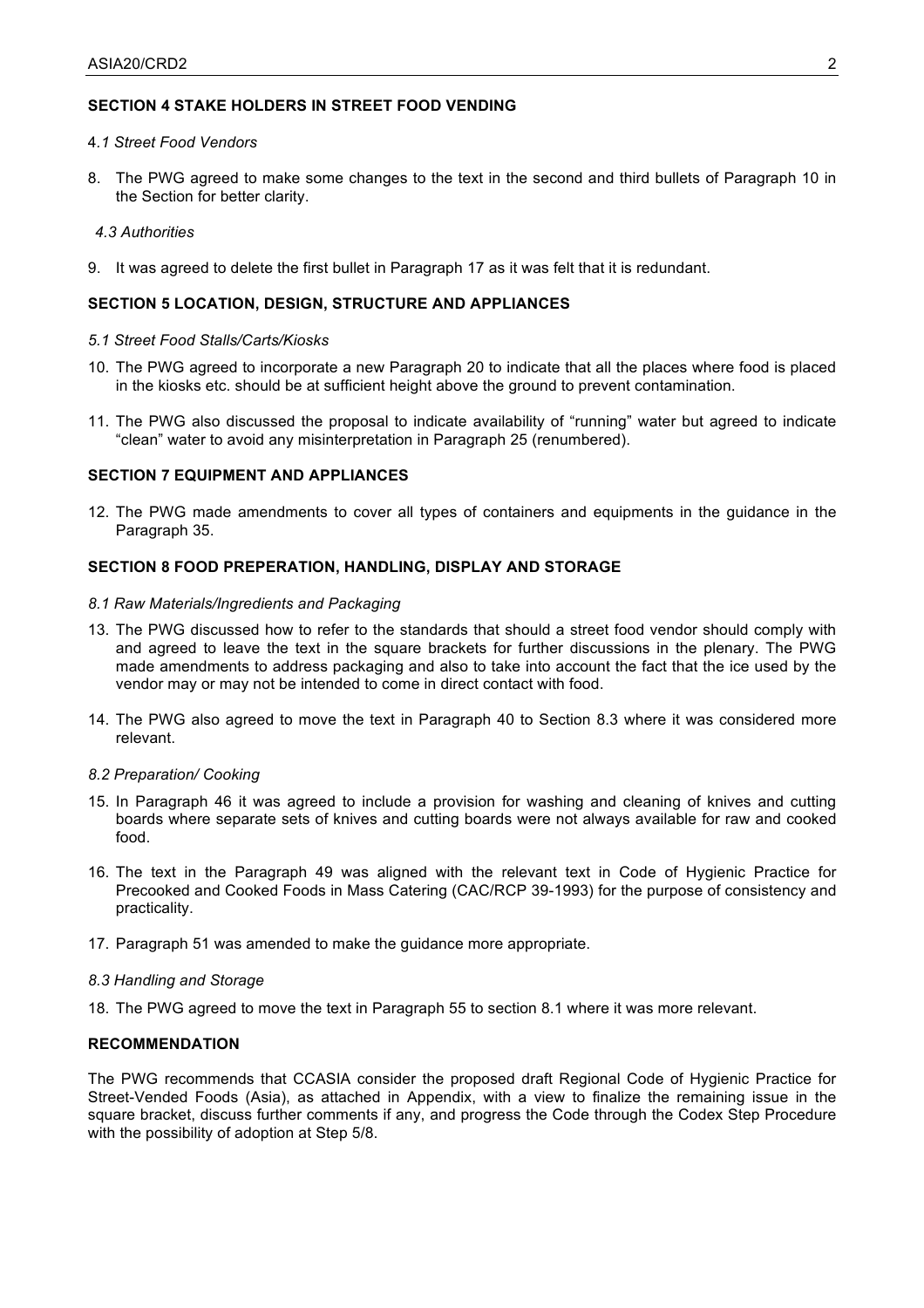# **APPENDIX**

# **PROPOSED DRAFT REGIONAL CODE OF HYGIENIC PRACTICE FOR STREET- VENDED FOODS IN ASIA**

| <b>CONTENT</b>                                           | PAGE NO        |
|----------------------------------------------------------|----------------|
| <b>INTRODUCTION</b>                                      | 4              |
| <b>SECTION 1-OBJECTIVES</b>                              | 4              |
| SECTION 2-SCOPE, USAGE AND DEFINITIONS                   | 4              |
| 2.1 Scope                                                | 4              |
| 2.2 Use                                                  | 4              |
| 2.3 Definitions                                          | 4              |
| <b>SECTION 3- GENERAL REQUIREMENTS</b>                   | 6              |
| 3.1 Rules and Regulations                                | 6              |
| 3.2 Registration / Licensing of Street Food Vendors      | 6              |
| SECTION 4- STAKEHOLDERS IN STREET FOOD VENDING           | 6              |
| 4.1 Street Food Vendors                                  | 6              |
| 4.2 Consumers                                            | $\overline{7}$ |
| 4.3 Authorities                                          | $\overline{7}$ |
| SECTION 5- LOCATION, DESIGN, STRUCTURE AND APPLIANCES    | $\overline{7}$ |
| 5.1 Street Food Stalls/Carts/kiosks                      | $\overline{7}$ |
| 5.2 Street Food Centres                                  | $\overline{7}$ |
| SECTION 6- MAINTENANCE AND SANITATION                    | 8              |
| 6.1 Maintenance                                          | 8              |
| 6.2 Water supply and quality                             | 8              |
| 6.3 Pest Control                                         | 8              |
| 6.4 Solid and Liquid Waste Handling                      | 8              |
| <b>SECTION 7-EQUIPMENT &amp; APPLIANCES</b>              | 8              |
| SECTION 8- FOOD PREPARATION, HANDLING, DISPLAY & STORAGE | 9              |
| 8.1 Raw Materials/ Ingredients and Packaging             | 9              |
| 8.2 Preparation/ Cooking                                 | 9              |
| 8.3 Handling and Storage                                 | 9              |
| SECTION 9-EDUCATION AND TRAINING                         | 10             |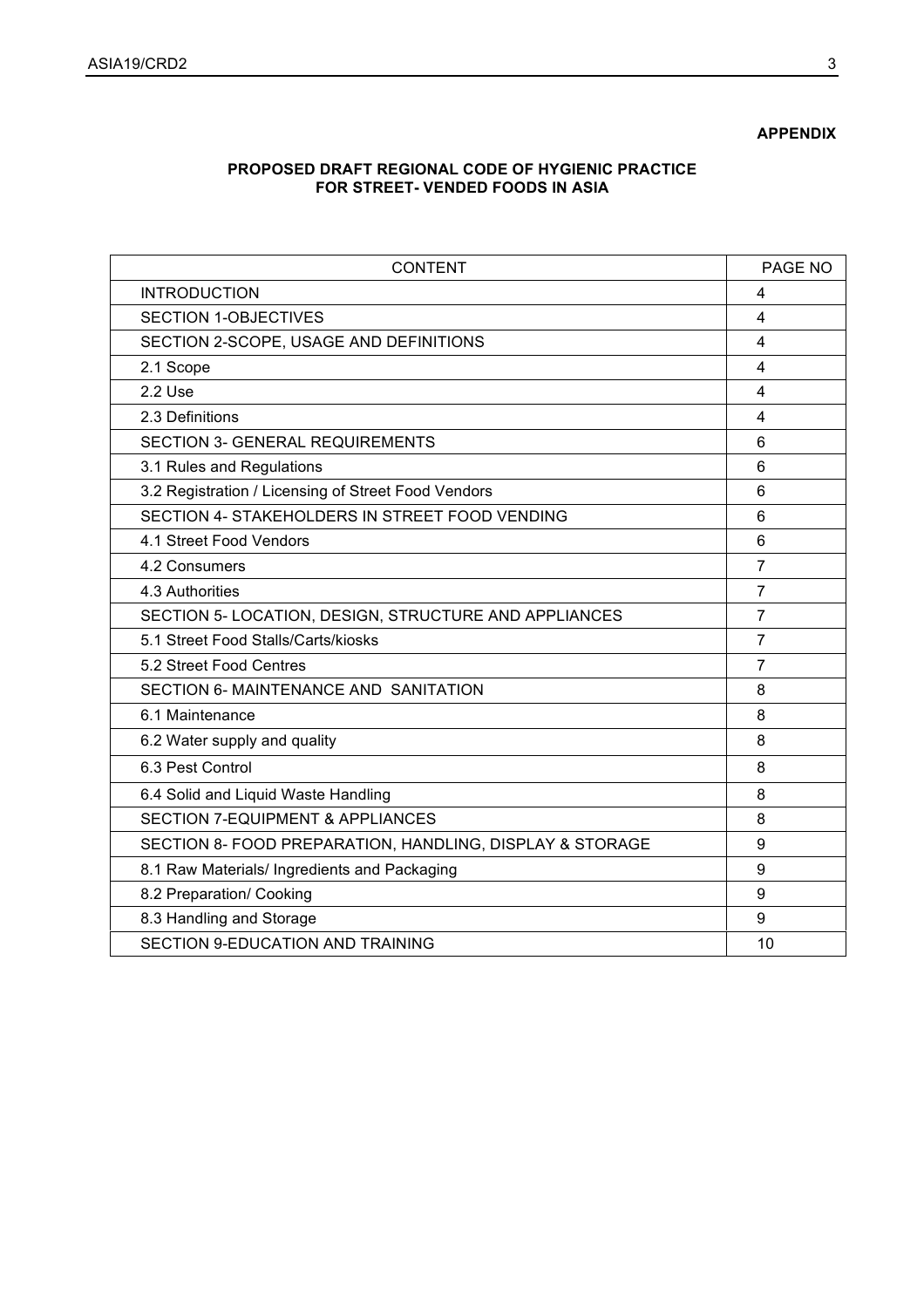# **INTRODUCTION**

1. "Street-vended foods" or its equivalent "street foods" are defined as foods and beverages prepared and/or sold by vendors in streets and other public places for immediate consumption or consumption at a later time<sup>1</sup>. Rapid urbanization and population growth, are expected to continue and street-vended foods, which are largely but not exclusively an urban phenomenon, will expand accordingly.

2. Street-vended foods are appreciated not only for their wide variety, unique taste, easy availability but also for food security for the low cost. It provides a livelihood for a large number of workers. They preserve the local culinary traditions of a region/place.

### **SECTION 1 OBJECTIVES**

2. This Code of Hygienic Practice addresses essential hygienic conditions that should be taken into consideration when setting street food control measures.

# **SECTION 2 SCOPE, USAGE AND DEFINITIONS**

#### *2.1 Scope*

3. This Code defines the general hygienic practices required to be followed to make the street foods safe. It will be useful for all the three major stakeholders (Vendors/ cooks/ other food handlers, consumers and the relevant authorities) who need to be involved to make street foods hygienic.

# *2.2 Use*

4. This Code has been intended for use by the Asian Countries to ensure the overall safety and hygiene of street vended foods.

# *2.3 Definitions*

For the purposes of this Code of Hygienic Practice, the terms used herein have the following definitions:

• Appliances/ Equipment<sup>2</sup>

The whole or part of any apparatus, vessels, containers, utensils, machines, instruments or appliances for use in preparing, storing, handling, cleaning , selling or supply/delivery of food.

• Clean

Free from dirt, dust, grease, waste, food residues as well as all other foreign materials and objectionable odour.

• Clean Water $^2$ 

Water that does not compromise food safety in the circumstance of its use.

 $\bullet$  Contaminant<sup>3</sup>

Any substance not intentionally added to food or feed for food producing animals, which is present in such food or feed as a result of the production (including operations carried out in crop husbandry, animal husbandry and veterinary medicine), manufacture, processing, preparation, treatment, packing, packaging, transport or holding of such food or feed, or as a result of environmental contamination. The term does not include insect fragments, rodent hairs and other extraneous matter.

• Cook

Individual who cooks food for human consumption.

• Crockery/ Cutlery<sup>2</sup>

All tools used for food preparation, serving and consumption (whether non-disposable or disposable), and they include glasses, plates, dishes, cups, saucers, spoons, forks, ladles, chopsticks etc.

• Cross-contamination

Transfer of micro-organisms or other harmful substances from one food (usually raw) to another food either by direct contact or by food handlers or through contact surfaces or through air. Cross contamination can also occur when raw food touches or drips on to cooked or ready-to-eat foods.

*<sup>1</sup> Essential safety requirements for street vended foods, WHO-1996.*

*<sup>2</sup> Regional Code of Practice for Street Vended Foods (Near East) (CAC/RCP 71-R-2013)*

*<sup>3</sup> Codex Alimentarius Commission, Procedural Manual twenty- fourth Edition, Section I: Basic Texts and Definitions*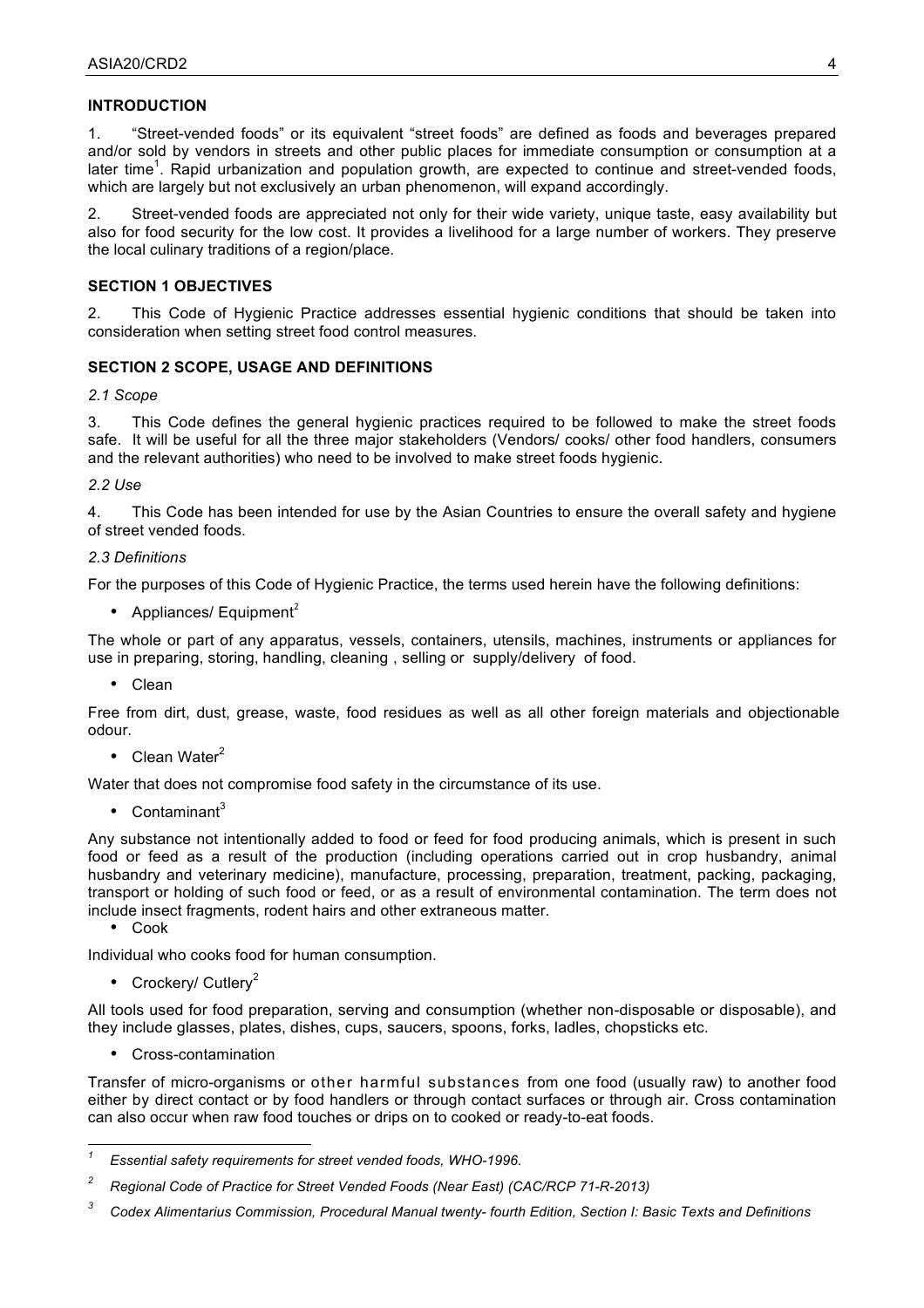• Customer/ Consumer

A person or group of people who buy the food to eat.

• Disposable articles $<sup>2</sup>$ </sup>

Any appliances, containers, implements, utensils, napkins, gloves or wrappers that are intended for one time use in the preparation, storage, display, serving or sale of food.

• Food contact surfaces

Any surface that may come in contact with food during its preparation, cooking, holding and serving.

• Food handler<sup>4</sup>

Every person handling or coming into contact with food, or with any equipment or utensil used in food handling

• Food hygiene $3$ 

Conditions and measures necessary for the production, processing, storage and distribution of food designed to ensure a safe, sound, wholesome product fit for human consumption.

• Food Safety<sup>5</sup>

Assurance that food will not cause harm to the consumer when it is prepared and/or eaten according to its intended use.

• Impermeable $2$ 

Preventing the passage/ absorption of water and or/fluid.

• Microorganisms $<sup>2</sup>$ </sup>

Any microscopic living organism that can cause food-borne disease or food spoilage.

• Perishable food

Food which is subject to rapid decay, spoilage and or growth of microorganisms with or without the production of toxins or metabolites when not kept under the required storage conditions (e.g. milk and milk products, eggs, meat, poultry, fish, etc.).

•  $Pests<sup>4</sup>$ 

Insects, birds, rodents and any other animal capable of directly or indirectly contaminating food.

• Potable/Drinking Water $2$ 

Treated water, which shall comply with the latest version of WHO Guidelines for Drinking Water Quality.

• Raw Food

Food that is not cooked.

• Ready-to-eat<sup>2</sup>

Any food (including beverages) which is ready for immediate consumption (could be raw or cooked, hot or chilled) without further processing at the point of sale.

• Relevant Authority/ Competent Authority

Any concerned ministry/department/local authorities including municipalities, police and other relevant authorities.

• Sealed Container $2$ 

l

Food grade containers such as:

- (a) Hermetically sealed containers;
- (b) Sealed jars, with anchor and crown type closures;
- (c) Milk bottles sealed with aluminium caps;

<sup>4</sup> *Code of Hygienic Practice for precooked and cooked foods in Mass Catering* (CAC/RCP 39-1993)

<sup>5</sup> *Regional Guidelines for the Design of Control measures for Street Vended Foods (Africa) (CAC/GL 22R-1997)*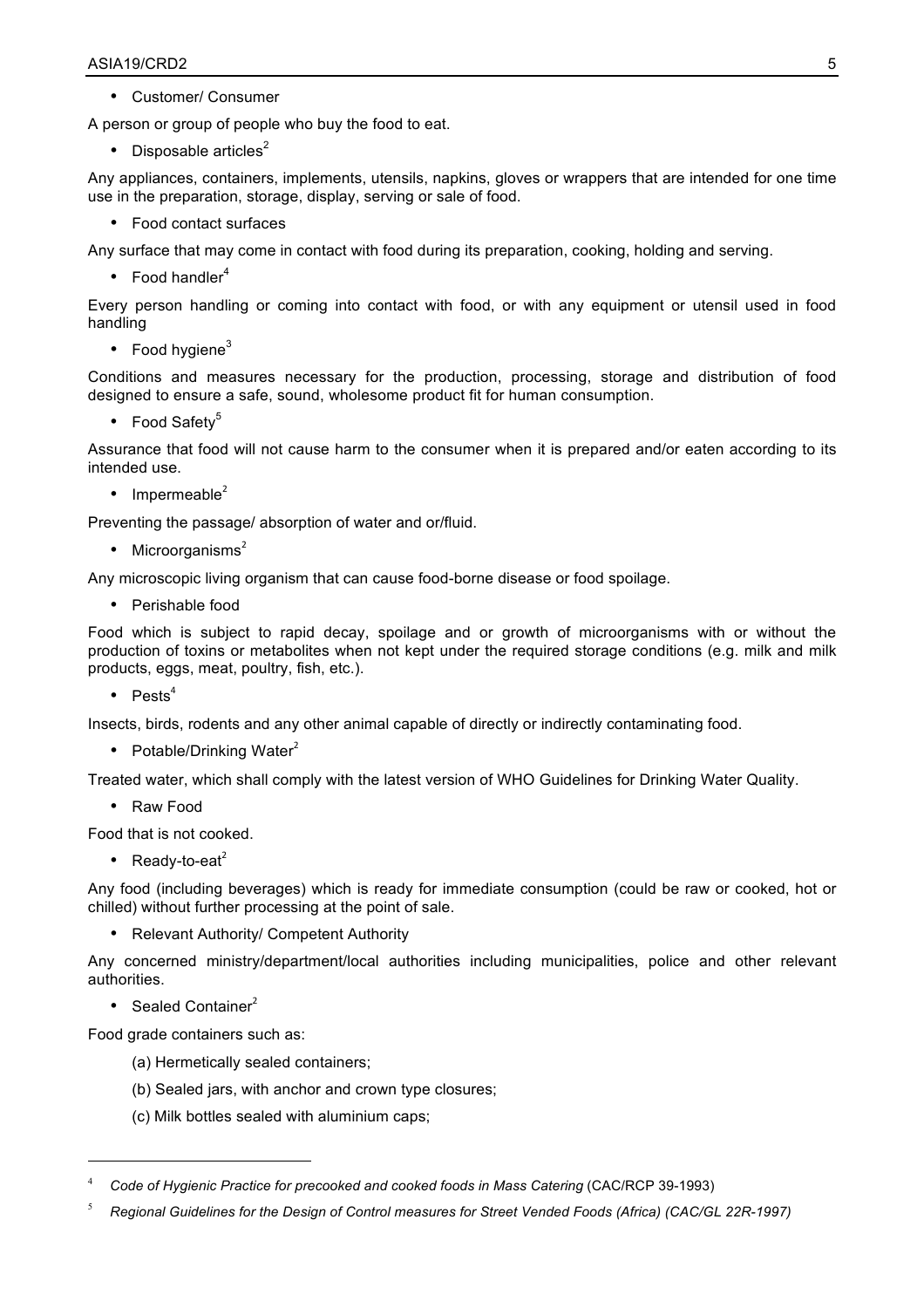- (d) Glass or plastic jars and bottles with screw caps; and
- (e) Sealed Cans.
- Street Foods

Foods and beverages prepared and/or sold by vendors in streets and other public places for immediate consumption or consumption at a later time.

• Street Food Centre $2$ 

Any public place or establishment designated by the relevant authority for the preparation, display and sale of street foods by multiple vendors.

• Street Food Stall<sup>2</sup>

A place where street food is prepared, displayed, served or sold to the public. It includes carts, tables, benches, baskets, chairs, vehicles etc. with or without wheels and any other structure on it or in it.

• Street food vendor

Individual selling street foods in street food stalls, kiosks, carts or centers.

• Waste Water  $^2$ 

Sullage water arising as a result of the activity of street food vendors.

• Water Containers $2$ 

Any food grade container with a lid used solely for the purpose of storing and further usage of water that has not been used for any other purpose.

# **SECTION 3 GENERAL REQUIREMENTS**

### *3.1 Rules and Regulations*

5. Appropriate rules and regulations should be drafted in order to be implemented easily with the possibility of controlling the street foods sector as an integral part of the food preparation process. Such rules and regulations can either be elaborated separately or incorporated into existing food regulations.

#### *3.2 Registration / Licensing of Street Food Vendors*

6. Where required by the national legislation, street foodvendor should have registration/ licensing from relevant authority before starting their business. The registration/Identification proof issued by the relevant authority should be displayed on the cart/ kiosk etc.

7. Relevant authority should issue or renew the registration of any street food vendor who complies with all the requirements of the Code of Hygienic Practice established by the relevant authority.

# **SECTION 4 STAKE HOLDERS IN STREET FOOD VENDING**

8. This section deals with the essential roles and responsibilities of the three important stakeholders.

4.1 Street Food Vendors

- 9. Every street food vendor, during conduct of business should observe the following:
- Personal hygiene: The street food vendor should wear clean clothes, clean disposable gloves, hair net etc. The street food vendor should keep finger nails short and clean at all times, and avoid wearing iewellery, ornaments etc. during food preparation. Non-infected cuts and wound should be completely protected by a waterproof dressing that is firmly secured and routinely changed.
- Hygienic behaviour: Eating, chewing, smoking and nose blowing should be avoided while handling food. Refrain from any unhygienic practices such as spitting, cleaning nose, ears or any other body orifice, touching any body part, touching mobile phone, currency etc. while handling food. Should not sneeze or cough over or onto the food. Should wash hands thoroughly with soap and clean water before and after handling food, after using the toilets, after activity like sneezing, touching any surface.
- Health of the street food vendors: Any street food vendor, assistant or food handler, showing any of the following symptoms: jaundice, diarrhoea, vomiting, fever, sore throat, discharge from ear, eye and nose, frequent and rapid coughing, visibly infected lesions (boils, cuts, etc. etc. should not be involved in any food handling activity.
- 10. The above can be ensured through awareness generation, motivation and trainings.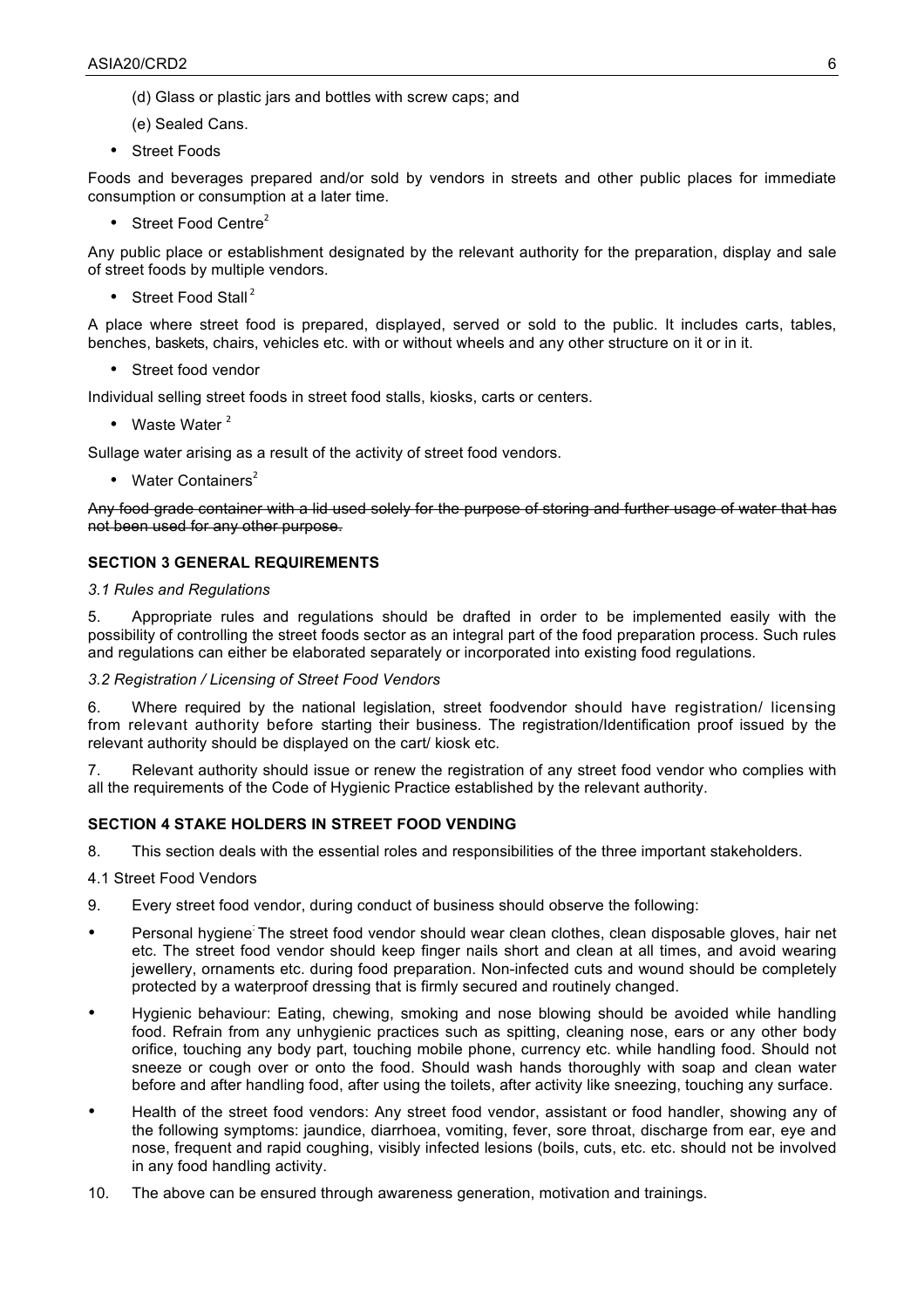#### *4.2 Consumers*

- 11. Consumers should avoid eating or chewing, smoking, spiting and touching near the displayed food.
- 12. Consumers should not litter the area, should not sneeze or cough near the food.
- 13. Consumers should always throw left overs in the waste bin.
- 14. Consumers should report to the concerned authorities about unhygienic behavior of any vendor, if noted.

### *4.3 Authorities6*

15. To ensure proper management of street foods, a multi-sectoral approach involving all concerned authorities viz food safety personnel, local body or municipality, urban development department, police etc. is required.

- 16. The authorities should:
	- Monitor the hygienic status of street foods being sold.
	- Monitor the environmental condition, water safety, garbage disposal, etc.
	- Generate awareness, motivate and train food vendors and also customers regularly.
	- Involve suitable and experienced experts and voluntary agencies in managing awareness generation, motivation and training of vendors and customers.

# **SECTION 5 LOCATION, DESIGN, STRUCTURE AND APPLIANCES**

#### *5.1 Street Food Stalls/Carts/Kiosks*

- 17. The structure of the stalls/ carts/kiosks should preferably be approved by the competent authority. Street food stalls should be located in clean, ventilated and non-polluted areas. There should be free accessibility and enough space between kiosks.
- 18. Stalls/carts/kiosks should be covered to prevent contamination of food.
- 19. All cooking ranges, washing equipment, working tables, shelves and cupboards on which food is placed should be at the sufficient height above the ground to prevent contamination.
- 20. Stalls/ carts/ kiosks should be made of safe material which can be easily cleaned and disinfected.
- 21. Waste bins should be covered and made of material which could be easily cleaned and disinfected.
- 22. Stall/ cart should have separate storage spaces for raw and cooked food.
- 23. Sanitation facilities with water should be provided for vendors and customers at safe distance away from the food handling area at the stalls.
- 24. There should be appropriate hand washing facilities with clean water, soap and other cleaning agents and the facilities provided should be kept clean and hygienic.

# *5.2 Street Food Centres*

 $\overline{a}$ 

- 25. The design of the street food centre should:
	- Be reviewed by relevant authority.
	- Provide sufficient and adequate space for orderly placement of vendor stalls for food handling, preparation, storing and serving.
	- Allow for orderly flow of materials and goods in and out of the centres as this will help to avoid possible sources of food contamination.
	- Allow for the proper placement of client facilities such as toilets, hand washing and eating facilities and be located or arranged in a manner that prevents sources of food contamination.
	- Provide suitable, sufficient areas for solid waste storage and crockery and appliance cleaning, washing and sanitizing. These should be appropriately placed so as not to contaminate food.
	- Have smooth cement, glazed title, equipped with properly placed floor drains for the purpose of removing surface water and to facilitate cleaning and sanitizing.

<sup>6</sup> *Street foods of Calcutta, Food, Nutrition and Agriculture, FAO/ANA, 17/18, I.Chakravorty et al, pg 30-37 (1996).*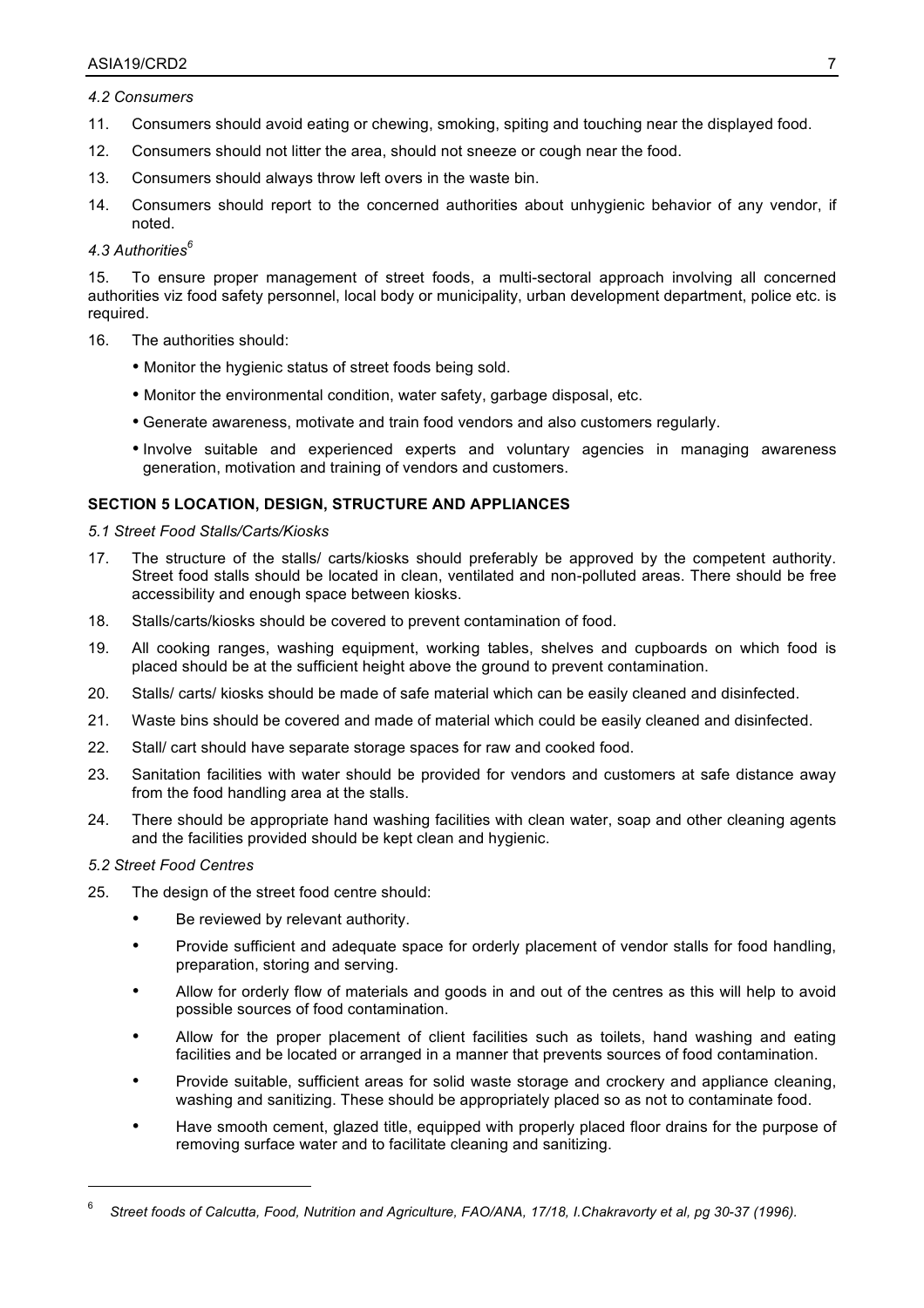- Have sufficient lighting, properly placed to facilitate food preparations, handling, storage and serving.
- Have smoke hoods above cooking ranges to enable the removal of fuel and cooking gases, smoke and fumes from the centre into the open air.
- Have available ample supply of clean water with adequate facilities for its storage.
- Have appropriate drainage system for waste disposal.
- Include suitable racks or cases for multi-use containers or bottles with seals.

# **SECTION 6 MAINTENANCE AND SANITATION**

#### *6.1 Maintenance*

26. The stalls and work surfaces should be kept in an adequate state of repair so as not to contaminate the food as a result of chipping surfaces, loose nails or breakages.

#### *6.2 Water supply andquality*

- 27. Vendors should have access to clean water.
- 28. Quality of water should be monitored at three points regularly: at source, after collection in containers and at usage points $5$ .
- 29. Vendors should be made aware of hygienic use and storage of water and ice.

#### *6.3 Pest control*

- 30. Every vendor should at all times take appropriate measures to keep his/her stall free from pest to prevent contamination of the food.
- 31. Any contaminated food should be appropriately disposed of. Contamination of food with pest control materials such as pesticides and with fuel, detergents etc should be prevented.

#### *6.4 Solid and liquid waste handling*

- 32. All solid waste should be properly disposed of in suitable containers that are secured with tight fitting lids or placed in waste bins. Collection of garbage by municipalities on a regular basis should be done.
- 33. Liquid waste like waste water should be drained immediately into drains or sewers and not allowed to accumulate.

# SE**CTION 7 EQUIPMENT AND APPLIANCES**

- 34. All equipment, including containers, should be made of materials that do not transmit toxic substances, odour or taste, are not absorbent and will not result in food contamination, are resistant to corrosion and capable of withstanding repeated cleaning and disinfection.
- 35. All equipment, appliances and food cutting surfaces should be kept clean and should be cleaned before and after daily operations and immediately after being used to handle raw food. Only food safe cleaning agents, detergents etc. should be used.
- 36. The utensils, cutlery, crockery, equipment etc. should be made of food grade material, should be cleaned regularly and should be kept in good condition. Where feasible, disposable material should be used.

# **SECTION 8 FOOD PREPERATION, HANDLING, DISPLAY AND STORAGE**

#### *8.1 Raw Materials/Ingredients and Packaging*

- 37. All raw materials and ingredients and packaging should conform to [applicable standards].
- 38. Ice should be made of potable water. Where appropriate, ice that does not come in direct contact with food may be made from clean water.
- 39. Packaged food ingredients should be used within expiry dates/ best before date.
- 40. Only permitted food additives should be used and in amount not exceeding the levels specified in the relevant regulations.
- 41. Food should be wrapped in clean and suitable packaging that can prevent contamination.